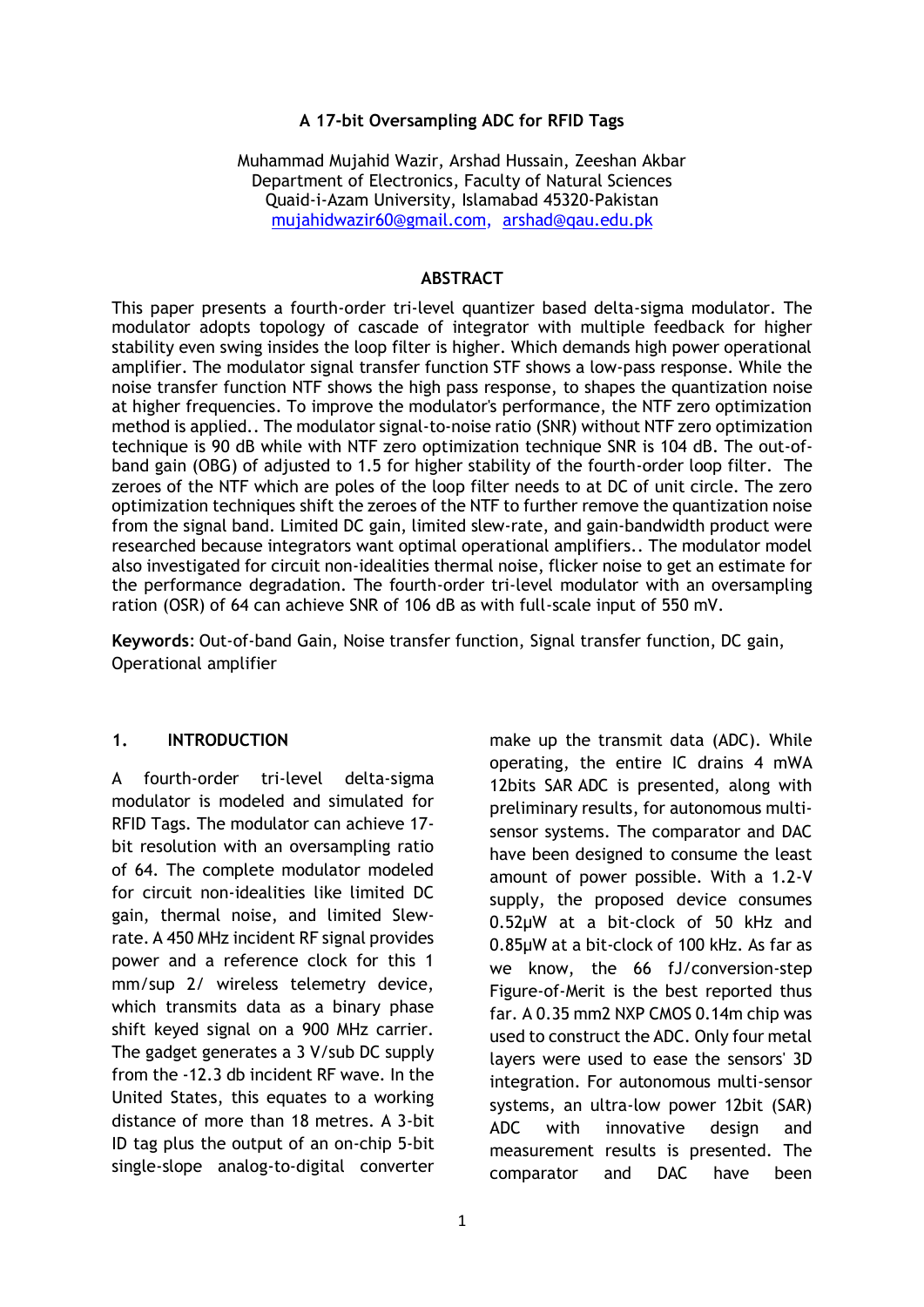engineered to use as little power as possible. The suggested device consumes 0.52W at a bit-clock of 50 kHz and 0.85W at a bit-clock of 100 kHz with a 1.2-V supply. The Figure-of-Merit for this implementation is 66 fJ/conversion-step. With a 0.35 mm2 area, the ADC was manufactured utilizing NXP CMOS 0.14m technology. Only four metal layers were used to enable for 3D sensor integration. In general, the design of a sensor interface for passive RFID tags is investigated. The ISO/IEC 15693 and ISO/IEC 14443 standards impose power and temporal constraints on HF RFID tags, which are explored in this fashion. There is a survey analysis of the best analog-to-digital converters for inactive Radio Frequency identification detecting, as well as a general multi-sensor interface proposed. It is suggested that you use the appropriate converter type and architecture. Finally, a carbon nanotube gas sensor interface is proposed, along with a brief overview of the circuits used and preliminary results. We split the most significant bit and least significant bit determination processes with the two independent ADC circuits of the Incremental Sigma Delta ADC in order to improve conversion speed. While the 1st Incremental Delta Sigma ADC is operating on the other input, the 2nd Incremental Delta Sigma ADC conversion begins. When compared to a normal Extended Counting Incremental Sigma Delta ADC, the Analog to Digital conversion speed is improved by two times by determining the MSB and LSB individually. When processing the input of the 2nd Incremental Sigma Delta ADC, which is the output of the switched capacitor integrator within the 1st Incremental Sigma Delta ADC block, the inverting sample/hold circuit inverts it. Because the digital circuit size is larger than the analogue circuit area, the increased active area is relatively tiny as

a result of the extra analogue circuit. In this study, a 14 bit Extended Counting Incremental Sigma-Delta ADC with a single 2.5 V supply voltage is created in 0.25 m CMOS technology. The conversion speed is roughly 150k samples/sec at a clock rate of 25 MHz.. The 1 MSB has a voltage of 0.02 V. 0.50 x 0.35 mm2 is the active area. 1.7 mW is the average power consumption [5].

This work presented a delta-sigma modulator with a fourth-order tri-level quantizer. Even if the swing inside the loop-filter is larger, the modulator employs a cascade of integrators with multiple FF design for improved stability. This necessitates a high-power operational amplifier. The modulator's signal transfer function responds with a low-pass response. The noise transfer function (NTF) illustrates the high pass response, which forms the quantization noise at higher frequencies. The modulator's performance is improved using the NTF zero optimization technique. The modulator signal-to-noise ratio (SNR) is 90 dB without NTF zero optimization, but 104 dB with NTF zero optimization. The fourth-order loop filter's out-of-band gain (OBG) was increased to 1.5 for improved stability. The loop filter's poles, which are NTF zeroes, must be at the DC of the unit circle. The NTF's zeroes are shifted using zero optimization techniques to further reduce quantization noise from the signal band. Limited DC gain, limited slew-rate, and gain-bandwidth product were researched because integrators want optimal operational amplifiers. To predict the performance degradation, the modulator model looked into circuit nonidealities such as thermal noise and flicker noise. With an oversampling ration (OSR) of 64, a fourth-order tri-level modulator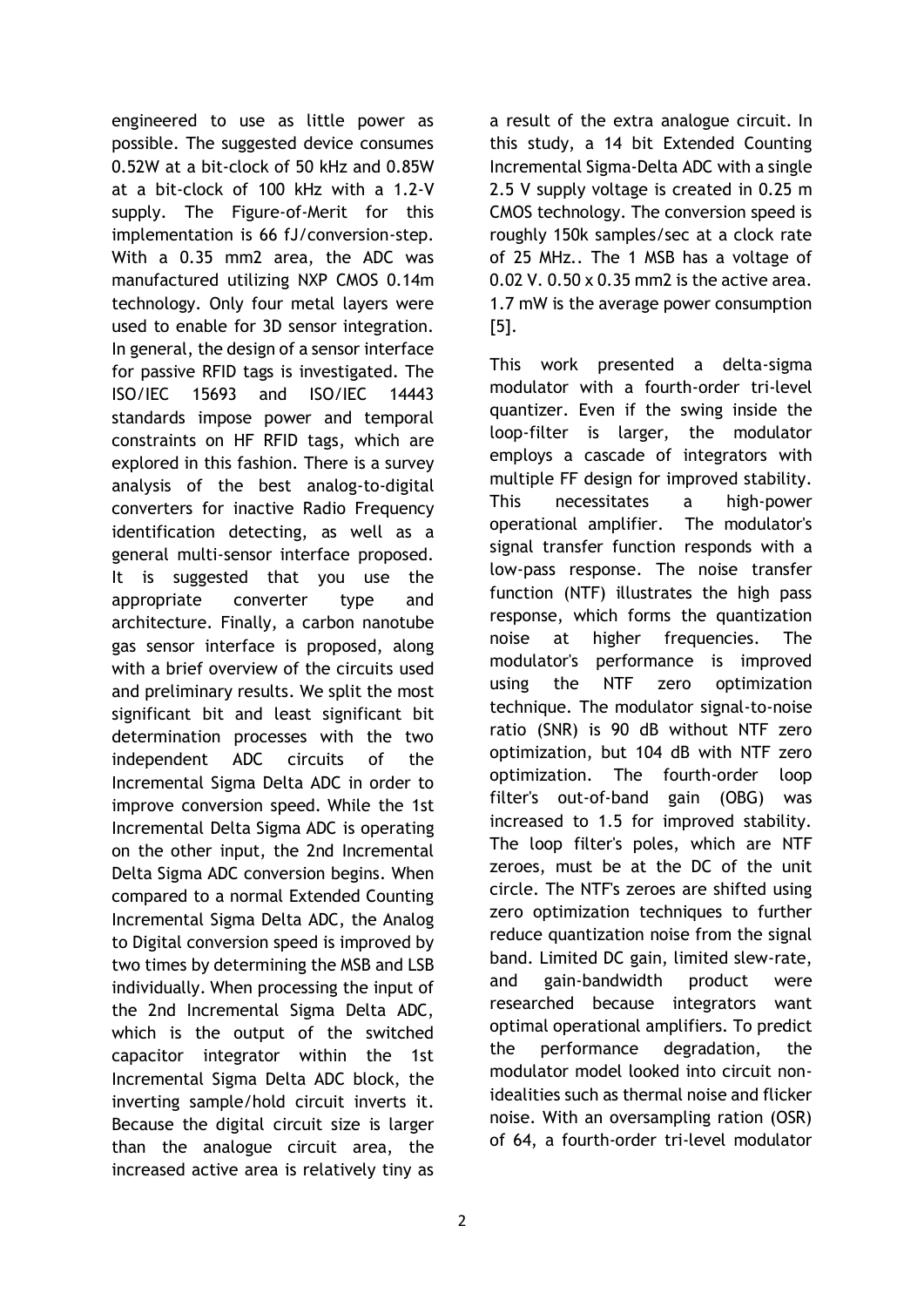may produce an SNR of 106 dB with a fullscale input of 550 mV.

Following the introduction, the second section discusses the design of the modulator with CIFB topology, while the third section describes the modelling and simulation of the modulator as well as the operational amplifier for integrator for the implementation of the fourth-order tri-level modulator design. Finally, part four brings the paper to a close.

## **2. MODULATOR DESIGN**

A higher order with four integrators in the loopfilter and tri-level quantizer modulator modeled using Delta-Sigma Toolbox. The cascade of integrators with multiple feedback (CIFB) investigate for higher out-of-band-gain (OBG) of 1.5 with moderate oversampling ratio of 64 without NTF zero optimization technique. The modulator with CIFB topology can achieve SNR of 108 dB with OSR of 64. Due to the reason of low pass modulator, the STF of the modulator have low pass behavior. While the NTF have high pass response to shape more quantization noise at high frequency. The coefficients of the proposed fourth order multiple bit CIFB obtained from Delta-Sigma Toolbox [12]. These coefficients represent the ratio of capacitors at the discrete-time implementation of the modulator. Then these coefficients will be used to choose the resistor and capacitor ratio considering the sampling frequency. Those coefficients which are not mentioned, have value zero. the modulator NTF and STF is shown in Figure 1. As it is shown from the Figure 1 clearly that the OBG of the CIFB modulator is 1.5. While STF of the modulator shows lowpass response to allow those signals, which are at low frequencies and attenuate high frequency signal. The figure 2 shows transient output of the

modulator. While Figure-3 displays the zeroes and poles of loop-filter as well as NTF in more details. It is shown that NTF zeroes On the DC, lies in the unit circle. While the Figure 4 shows for the suggested modulator's STF and NTF plot. The output power spectral density plot with SNR of 108, achieving effective number of bit



**Figure 1: STF and NTF plot (CIFB)**



**Figure 2: STF and NTF plot (CIFB)**



**Figure 3: Unit circle plot (CIFB)**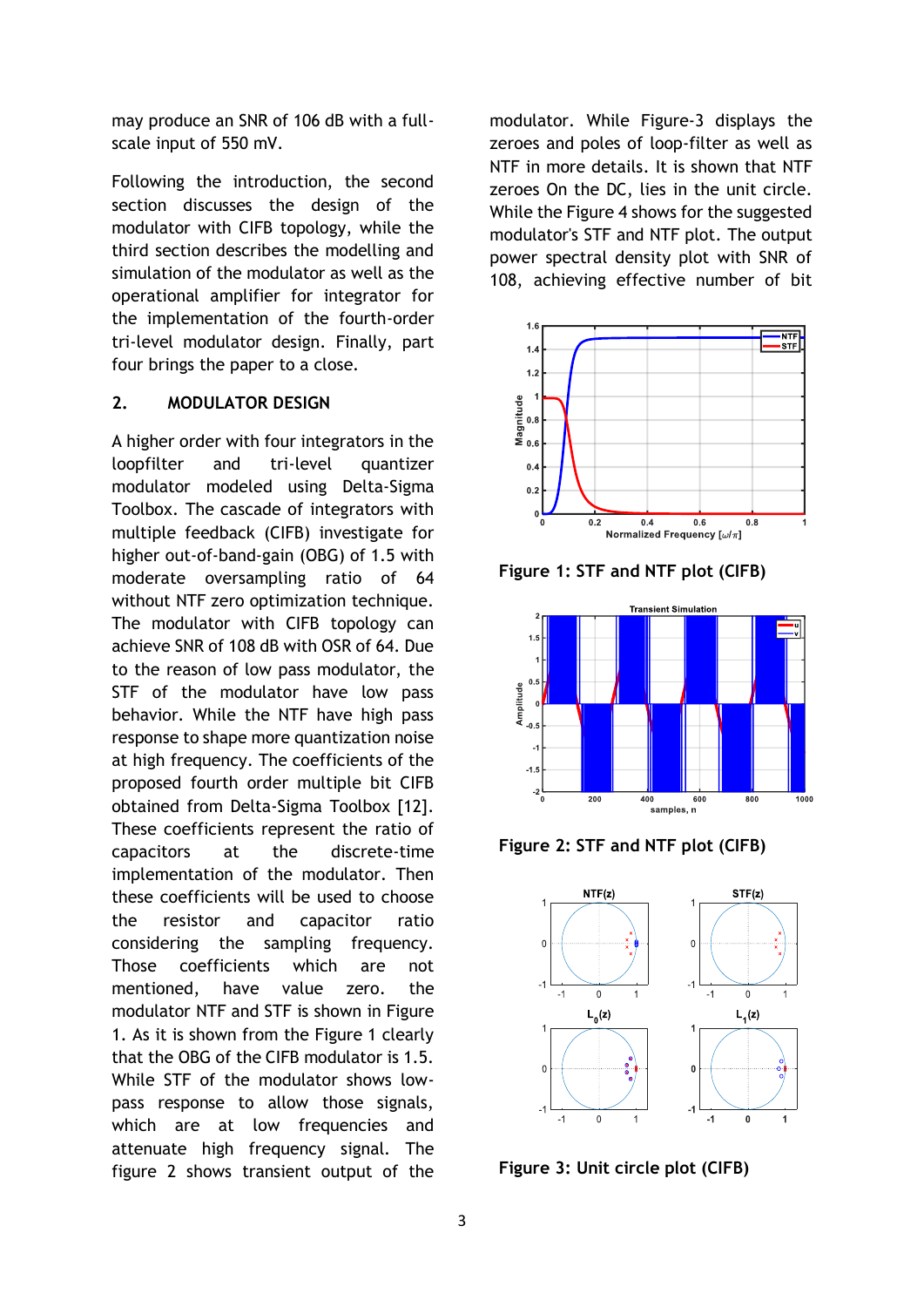(ENOB) of 17-bit. The modulator NTF shows a sharp noise shaping response due to the reason that all integrator inside the loop-filter is assumed having infinite DC gain. The noise floor is at the level of -



**Figure 4: STF and NTF plot (CIFB)**



**Figure 5: Output PSD plot (CIFB)**



**Figure 6: Output states of the integrators**

120dB, the quantization noise is suppressed maximum with four integrators inside the loop filter. Due to moderate OSR of 64, the signal bandwidth is small. Due to CIFB topology of the modulator the signal swing inside the loop-filter is large as a results operational amplifier with very high DC gain will be demanded for the suppression of the quantization noise. Due to CIFB topology the stability of the loop-filter is very high due to the advantage of multiple feedbacks, while the overall modulator becomes power hungry with many high DC gain amplifier inside the loop-filter.

## **3. RESULTS & DICUSSION**

A fourth-order tri-level modulator for RFID tags is proposed. The topology of the modulator is CIFB for higher stability. The modulator can achieve SNR of 106 dB with OSR of 64 with OBG of 1.5. The simulation environment SDToolbox [14] which simulates the circuit non-idealities are used. This section will discuss about the circuit non-idealities like thermal noise or kT/C, flicker noise, finite operational amplifier gain, finite slew-rate, finite gain-bandwidth (GBW).

#### **4. CONCLUSION**

The modulator was modelled as a fourthorder tri-level delta-sigma modulator, and simulations revealed that it can attain an SNR of 106 dB. To gain an assessment of the modulator's SNR performance, the circuit non-idealities are modelled and simulated. To improve the modulator's performance, the Noise transfer function zero optimization technique is applied. Without NTF zero optimization technique, the modulator signal-to-noise ratio (SNR) is 90 dB, however with the NTF zero optimization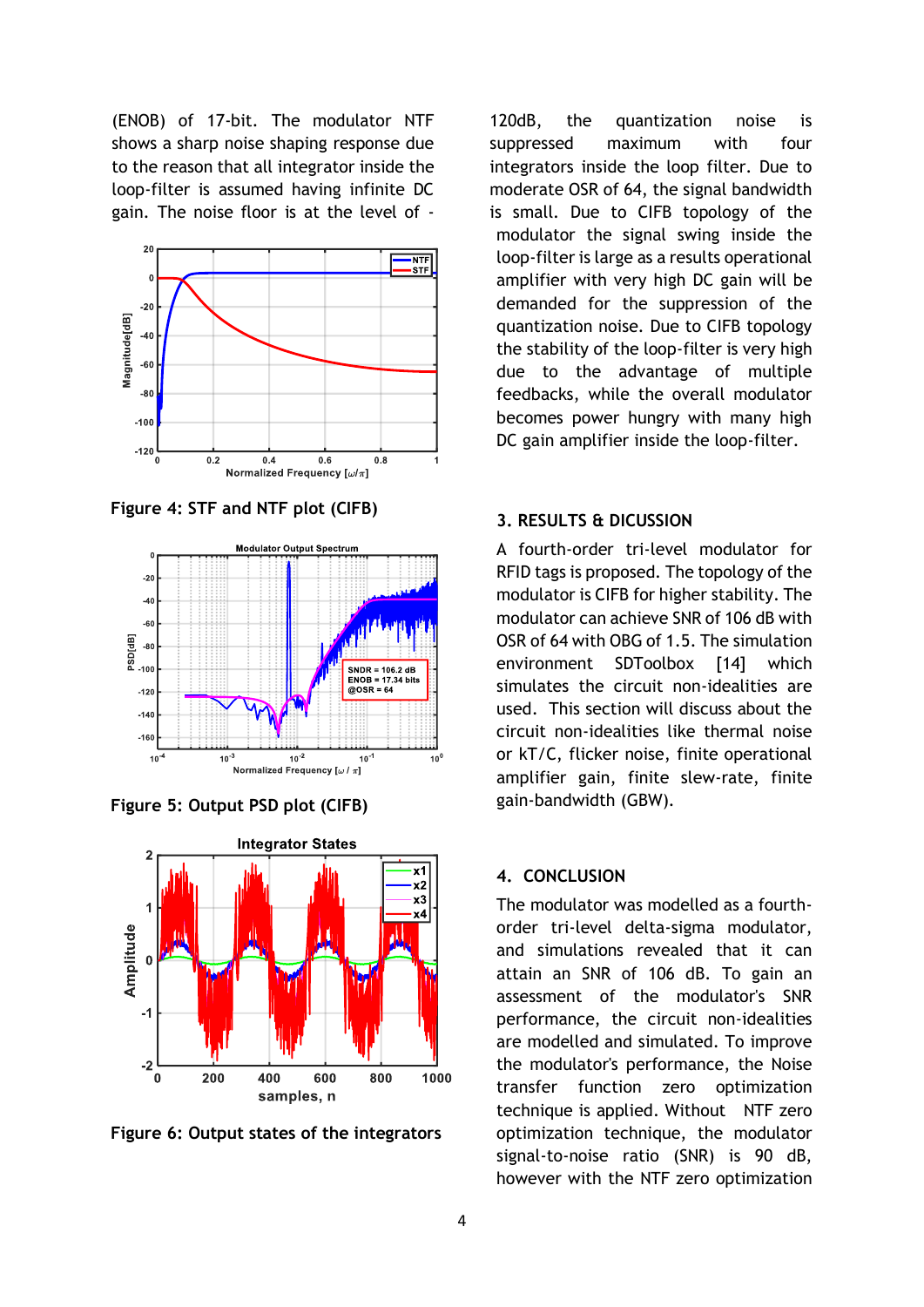method, the SNR is 104 dB. For better fourth-order loop filter stability, the outof-band gain (OBG) was increased to 1.5. The loop filter's poles, which are NTF zeroes, must be at unit circle's DC. The NTF's zeroes are shifted using zero optimization techniques to decrease quantization noise from the signal band even more. Because integrators require ideal operational amplifiers, limited DC gain, partial slew-rate, and gainbandwidth product were studied. The fourth-order tri-level modulator with an oversampling ration (OSR) of 64 can achieve SNR of 106 dB as with full-scale input of 550 mV.

## **5. ACKNOWLEDGMENT**

This research work was supported by System-on-Chip Design Laboratory (SoC), Department of Electronics, Faculty of Natural Sciences, Quaid-i-Azam University, Islamabad, Pakistan.

# **6. REFERENCES**

- [1] **F. Kocer , et al, 2005**, A long-rang RFID IC with on-chip ADC in 0.25/w[; mu/m CMOS, IEEE RF Integrated Circuit (RFIC) Symposium, August 2005.
- [2] **D. De Venuto, et al, 2010**, Ultra Low-Power 12-bit SAR ADC for RFID Applications, Design, Automation & Test in Europe Conference & Exhibition (DATE 2010)
- [3] **D. De Venuto, et al, 2010**, Novel Low-Power 12-bit SAR ADC for RFID Tags, 11th International Symposium on Quality Electronic Design.
- [4] **M. Zurita, et al, 2016**, A Review of Implementing ADC in RFID Sesnor, Hindawi Journal of Sesnor.
- [5] **K. Ey-Goo isni, et al, 2006**, Design of Low Power Sigma-delta ADC for USN/RFID Reader, Journal of the

Korean Institute of Electrical and Electronics Material Engineers, 19(9), pp. 800-807.

- [6] **Srinivasan V, et al, 2012,** A 20 mW 61dB SNDR (60 MHz BW) 1b  $3^{rd}$ order continuous-time delta-sigma modulator clocked at 6GHz in 45nm CMOS, IEEE International Solid-State Circuit Conference, pp. 158-160.
- [7] **S. Norsworthy, Richard Schreier, G.C. Temes**,1997, Delta-Sigma Data Converter Theory, Design, and Simulation, John Wiley & Sons, Inc., Hoboken, New Jersey.
- [8] **Yao Xiao, et al, 2020**, A 100-MHz Bandwidth 80-dB Dynamic Range Countinuous-time Delta-Sigma Modulator with a 2.4-GHz Clock Rate, Nanoscale Research Letters.
- [9] **Wei Wang, at al., 2019,** A 72.6dB SNDR 100MHz BW 16.36mW CTDSM with Preliminary Sampling and Quantization Scheme in Backend Subranging QTZ, IEEE Internation Conference of Solid-State Circuit & Conference (ISSCC) , pp. 340-342.
- [10] **Sheng-Jui Huang , et al., 2017,** A 125MHz-BW 71.9dB-SNDR VCO-Based CT delta-sigma ADC with segmented Phase-Domain ELD Compensation in 16nm, IEEE International Solid-State Circuit Conference (ISSCC), pp. 470-472.
- [11] **Yunzhi Dong , et al., 2016,** A 930mW 69db-DR 465MHz-BW CT 1- 2 MASH ADC in 28 nm CMOS, IEEE International Solid-State Circuit Conference (ISSCC), pp. 278-280.
- [12] **R. Scherier** Delta-Sigma Toolbox ([\(http://www.mathworks.com/m](http://www.mathworks.com/matlancentral/fileexchange/19-delta-sigma-toolbox) [atlancentral/fileexchange/19](http://www.mathworks.com/matlancentral/fileexchange/19-delta-sigma-toolbox) [delta-sigma-toolbox\)](http://www.mathworks.com/matlancentral/fileexchange/19-delta-sigma-toolbox).
- [13] **Shanti Paven, Richjard Schreier and G.C. Temes,** Understanding Delta-Sigma Data Converters Second Edition , IEEE Press Wiley
- [14] **S. Brigati** SDToolbox [\(http://www.mathworks.com/ma](http://www.mathworks.com/matlabcentral/fileexchange/2460-sd-toolbox)